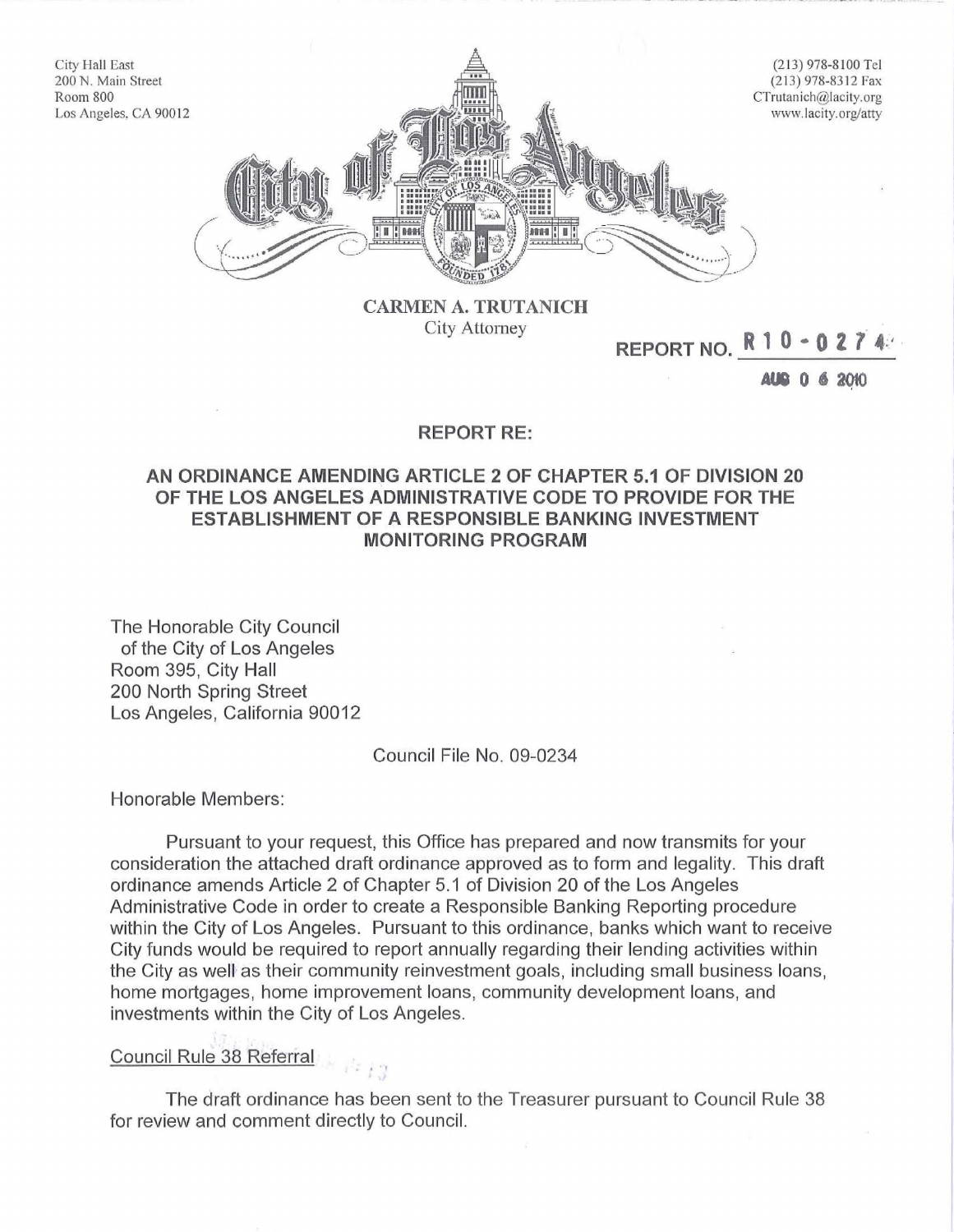The Honorable City Cou, ... of the City of Los Angeles Page 2

**If** you have any questions regarding this matter, please contact Assistant City Attorney Valentin F. Dinu at (213) 978-7780. He or another member of this Office will be present when you consider this matter to answer any questions you may have.

Very truly yours,

CARMEN A. TRUTANICH, City Attorney

Vider B. Peterse By

PEDRO B. ECHEVERRIA Chief Assistant City Attorney

PBE:VFD:ac **Transmittal** 

M:\Econ Dev\_Pub Finance\Public FinanceWAL DINU\BANKING INVESTMENT MONITORING PROGRAM 8-6-10.doc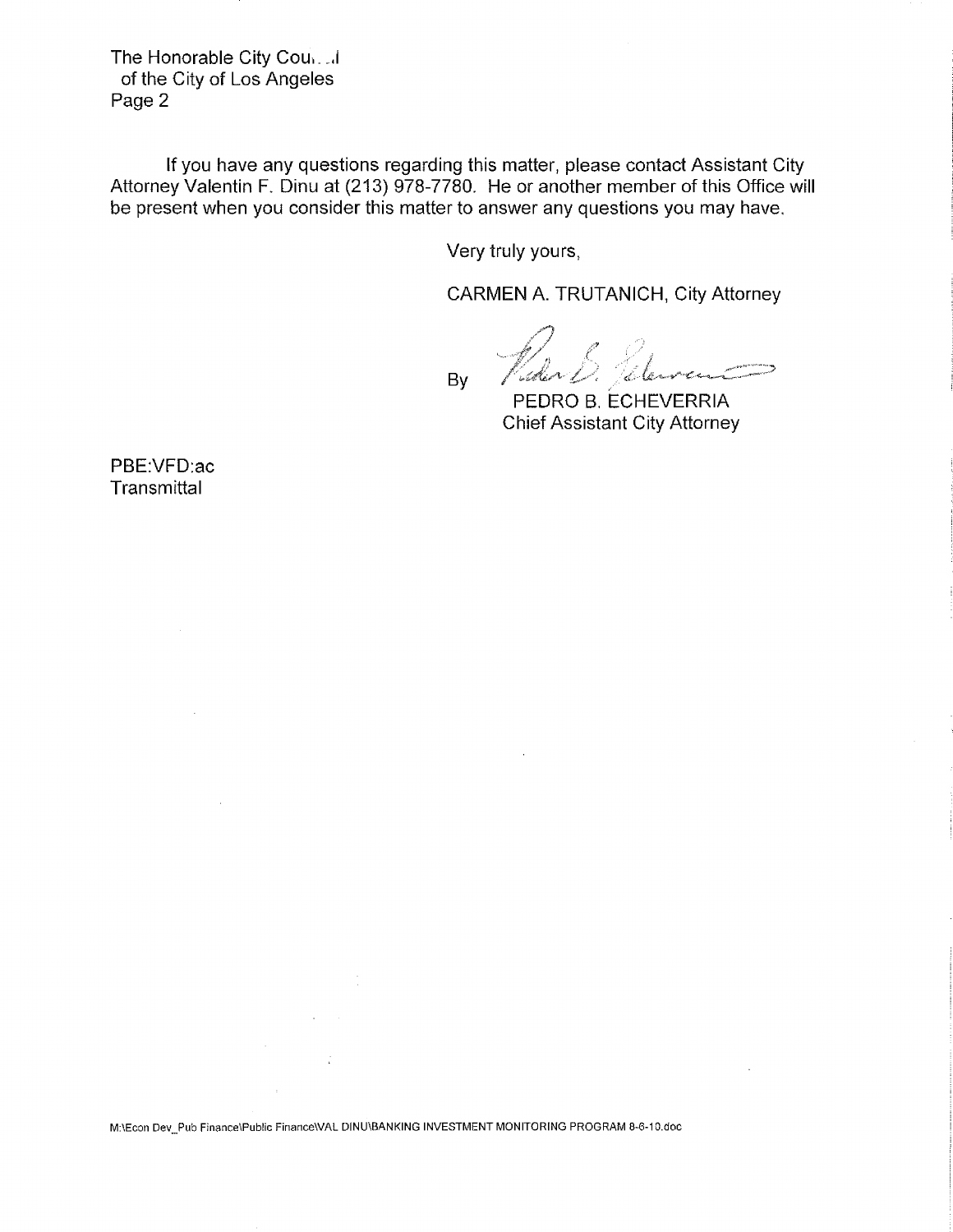# ORDINANCE NO. \_

An ordinance amending Article 2 of Chapter 5.1 of Division 20 of the Los Angeles Administrative Code to provide for the establishment of a Responsible Banking Investment Monitoring Program.

# THE PEOPLE OF THE CITY OF LOS ANGELES DO ORDAIN AS FOLLOWS:

Section. 1. Sections 20.94 through 20.96 of Article 2 of Chapter 5.1 of Division 20 of the Los Angeles Administrative Code are hereby amended or adopted, as applicable in their entirety to read as follows:

## Sec. 20.94. Definitions.

The following definitions shall apply to the following terms used in this article:

(a) "City" shall mean City of Los Angeles and all Departments for whose funds the City Treasurer is custodian and those Departments who grant the Treasurer discretion over their funds pursuant to City Charter § 60(b).

- (b) "Banking institution" shall mean:
	- (1) State and national banks;

(2) "Associations" and "savings associations" as defined in California Financial Code § 5102(a);

(3) "Federal associations" as defined in California Financial Code § 5102(b).

(4) "Credit Unions" as defined by federal and state law.

(c) "Banking services" shall include, but not be limited to, deposit services, electronic access services, disbursement services, lending money on the security of real or personal property or without security and other credit services, clearing and safekeeping of securities, wire transfers of funds, and collection, investment and disbursement services of funds associated with securities transactions.

# Sec. 20.95. Disclosures Required From Financial Institutions.

Banking institutions seeking City banking business must disclose at the time they initially apply to engage in such business and annually thereafter, the following information through a filing with the City Treasurer:

1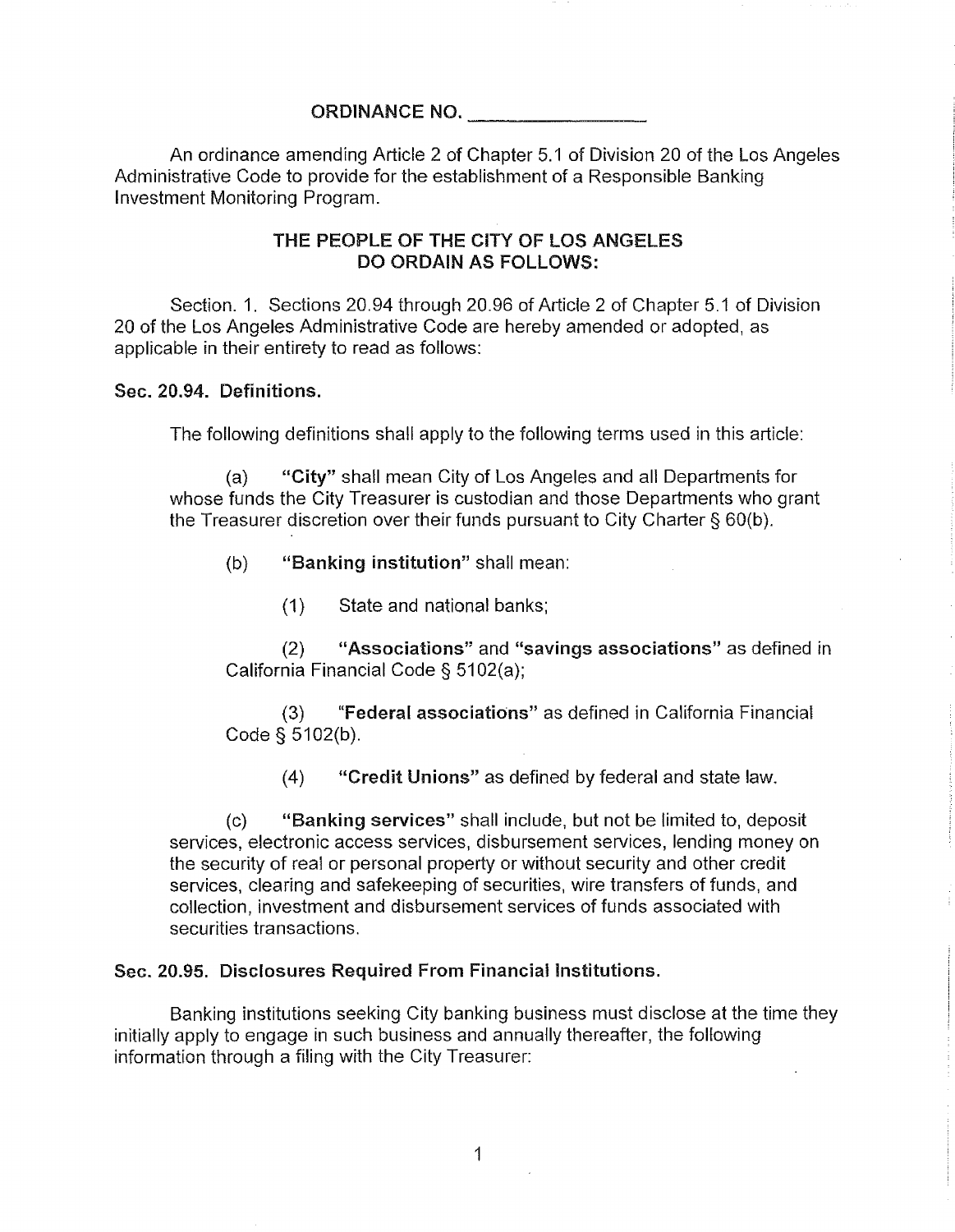(a) A statement of community reinvestment goals, including the number, size and type of small business loans; home mortgages; home improvement loans; community development loans; and investments within the City of Los Angeles. In addition, such statements shall also include the number and location of branches, ATM machines, loan production offices and any other delivery methods for banking services;

(1) The statement of community reinvestment goals shall parallel the Federal Community Reinvestment Act (CRA) evaluation matrix; however it will focus on assessment area performance specifically within the City and County of Los Angeles. Financial institutions shall submit information according to their classification as "local institutions" or "non-local institutions", as further defined below:

(i) A "local institution" is defined as a financial institution with 80% or greater of its depository and lending operations within the United States postal zip codes of the City and County of Los Angeles, California. The primary factor to be used for classifying the institution as a local institution will be the institution's listing of branch locations as reported in the most recent FDIC summary of deposit reference file. For institutions that fall into this "local institution" category, the June  $30<sup>th</sup>$  FDIC call report or NCUA 5300 filing will serve as the basis for numerical analysis.

(ii) A "non-local Institution" is defined as a financial institution with over 20% of its depository and lending operations outside the United States postal zip codes of the City and County of Los Angeles, California. The primary factor to be used for classifying the institution as a non-local institution will be the institution's listing of branch locations as reported in the most recent FDIC summary of deposits reference file. For institutions that fall into this "non-local institution" category, the institution shall provide a supplemental June  $30<sup>th</sup>$  filing detailing the lending performance elements of an FDIC call report or NCUA 5300 report on the branches located within the zip codes of the City and County of Los Angeles.

(2) As part of the Statement of Community Reinvestment Goals focusing on assessment area performance within the City of Los Angeles, financial institutions shall include data addressing their lending activities within the city, including but not limited to:

(i) Loan activity within the assessment area versus the institution's deposit base within the area;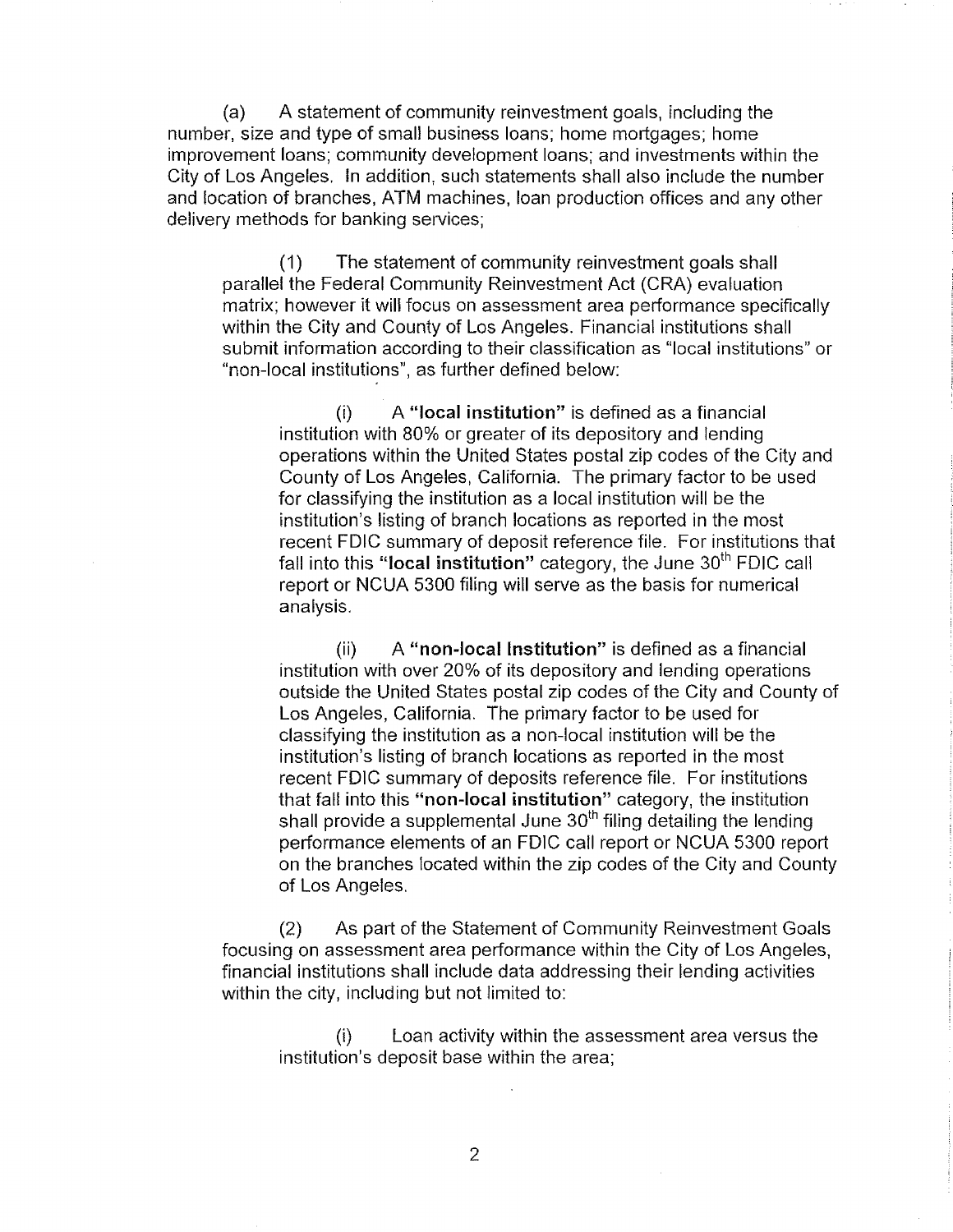(ii) Community development loans or investments within the assessment area, including loans to nonprofit housing developers for tenants at or below 80 percent of the area's median income;

(iii) Small business lending, with an overall retail borrower penetration report indicating range of income levels and business sizes served, including the number of loans made to businesses with annual revenue of \$1 million or less; and

(iv) Charitable or community investment activities within the assessment area not otherwise specified.

(b) Banks and financial institutions which make home mortgage loans shall also include the following information in their annual statements:

(1) The number and type of fixed-rate, 30 year loans;

(2) The number and type of completed permanent and temporary loan modifications designed to avoid home foreclosures; and

(3) Detailed information, as allowed by applicable laws, on the number of rate and principal reduction actions taken with respect to loan modifications.

(c) All banks and financial institutions that provide banking and financial services to the City of Los Angeles shall notify the City Treasurer, in writing, at least 90 days prior to the date of the proposed closing of any physical branch located within the City limits. The contents of notice to the City shall include:

(1) Identification and address of the branch to be closed:

(2) The proposed date of the closing;

(3) A detailed statement of the reasons for the decision to close the branch; and

(4) Statistical or other information in support of such reasons.

(d) The information shall be disclosed on a form to be provided by the City, and signed by an authorized representative under penalty of perjury. The disclosure statements filed by banking institutions shall be posted on the appropriate City websites for public viewing within 90 days of the beginning of each new City fiscal year; and be available for public inspection and copying.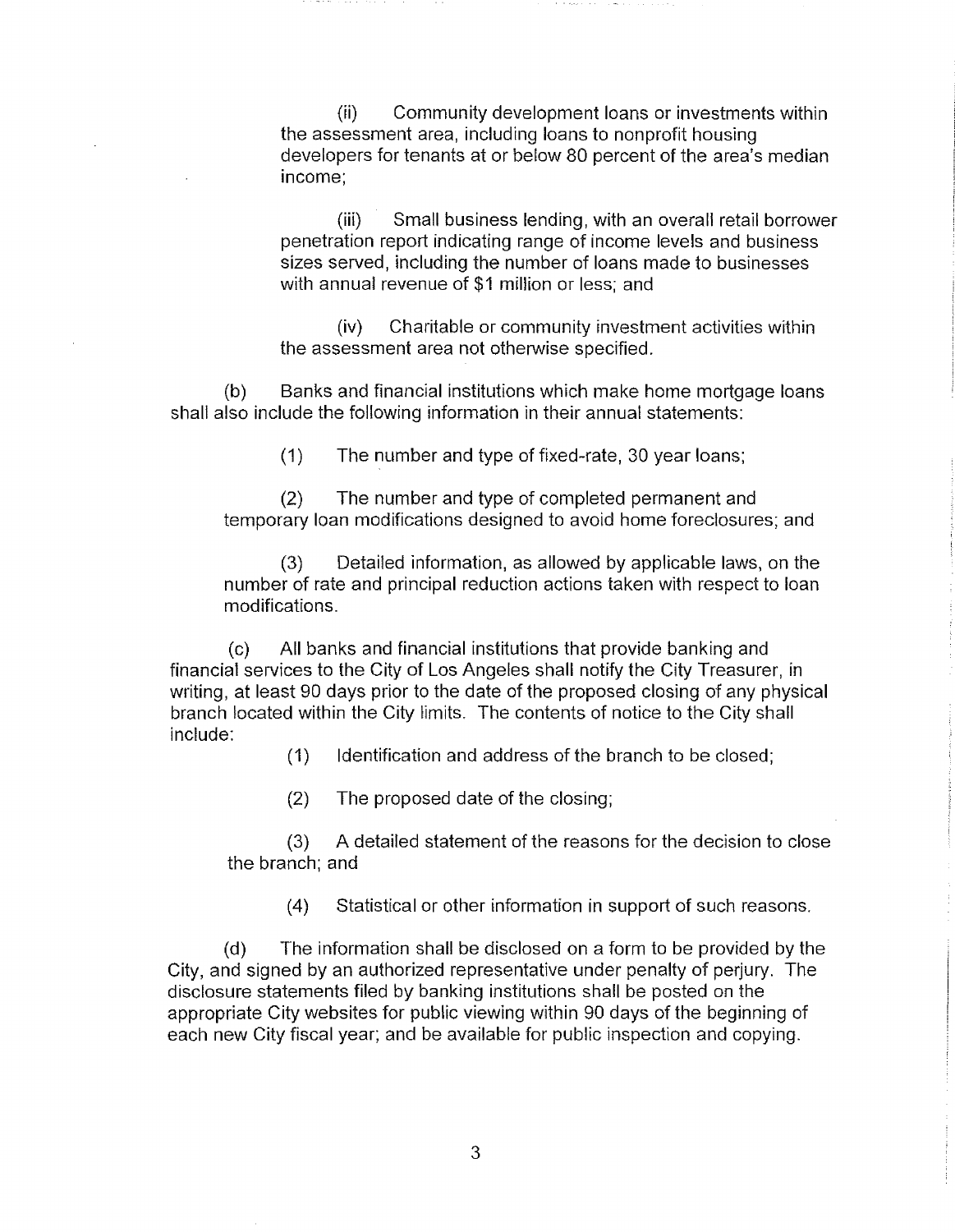## Sec. 20.95.1. Loan Modification and Tenant Protection Certification.

Banks and financial institutions which make home mortgage loans shall certify as follows:

(a) That the bank or financial institution allows unemployed borrowers to qualify for home loan modifications based on unemployment insurance; and

(b) That the bank or financial institution allows tenants in homes subiect to foreclosure to continue to rent the properties until they are sold.

#### Sec. 20.96. Evaluation And Ranking Of Banking Institutions.

The Treasurer, on an annual basis, shall review and evaluate the information contained in the disclosure statements filed by banking institutions pursuant to this Article. In addition, the Treasurer shall review any additional information deemed necessary or desirable in evaluating the performance of banking institutions including but not limited to the public sections of evaluations and reports prepared by federal and state agencies pursuant to the Community Reinvestment Act of 1977, as amended.

The Treasurer shall, on an annual basis, rank the performance of banking institutions under contract with the City. The Treasurer shall use the evaluations of the banking institutions' performances in that ranking. The ranking shall be one of the factors used to determine if the City will continue to do business with the banking institution.

The Treasurer's annual evaluation and ranking of banking institutions shall be presented to the City Council and posted on the appropriate City websites for public viewing within 90 days of the beginning of each new City fiscal year; and be made available for public inspection and copying.

Sec. 2. Section 20.98 of Article 2 of Chapter 5.1 of Division 20 of the Los Angeles Administrative Code is amended to read as follows:

#### Sec. 20.98. Award of Banking Business.

Prior to conducting any banking transactions to which this Article applies, the Treasurer shall review the performance of such banking institution. The City Treasurer is authorized to disqualify from awarding financial services contracts to any bank or financial institution which has exhibited a pattern of discriminatory or other illegal credit practices, or has violated criminal or civil laws which have resulted in significant financial harm to the City of Los Angeles. A banking institution which fails to submit the information required by this Article shall not be eligible for City banking business.

The Treasurer, in evaluating Requests for Proposal/Requests for Qualifications (RFP/RFQ) for banking services, consistent with state and federal law, shall give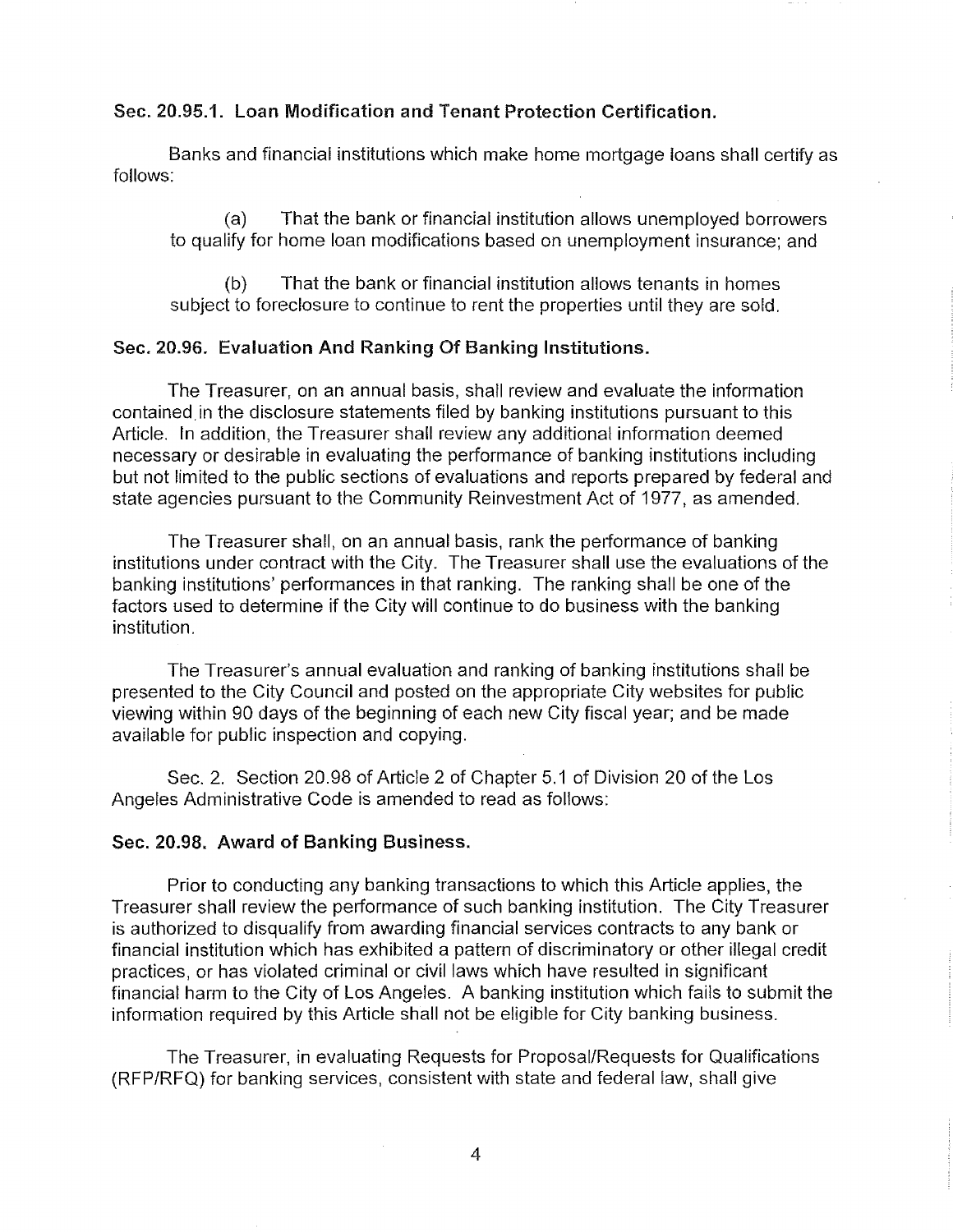preference to those respondents that provide evidence of active community investment practices as described in this Article. Further, with respect to banking institutions which already conduct City banking transactions, the Treasurer may, upon making such evaluation and ranking, take the following measures:

(a) Increase the level of City banking business held by a banking institution that scores in the top 20% of local reinvestment performance; and

(b) Withdraw City banking business from a banking institution that scores in the bottom 20% of local reinvestment performance; and

(c) Take other such steps, consistent with sound fiscal practice and applicable law, as may be necessary or desirable.

Sec. 3. Article 2 of Chapter 5.1 of Division 20 of the Los Angeles Administrative Code is amended to add a new section 20.98.1 to read as follows:

## Sec. 20.98.1 Treasurer's Reports.

On an annual basis, the Treasurer shall inform the Board of Commissioners of the Los Angeles City Employees' Retirement System (LACERS), the Los Angeles Department of Water And Power Employee Retirement Plan (LADWPERP), and the Los Angeles Board of Fire And Police Pension Commissioners of the performance of banking institutions as rated pursuant to the City of Los Angeles' reinvestment performance rating system.